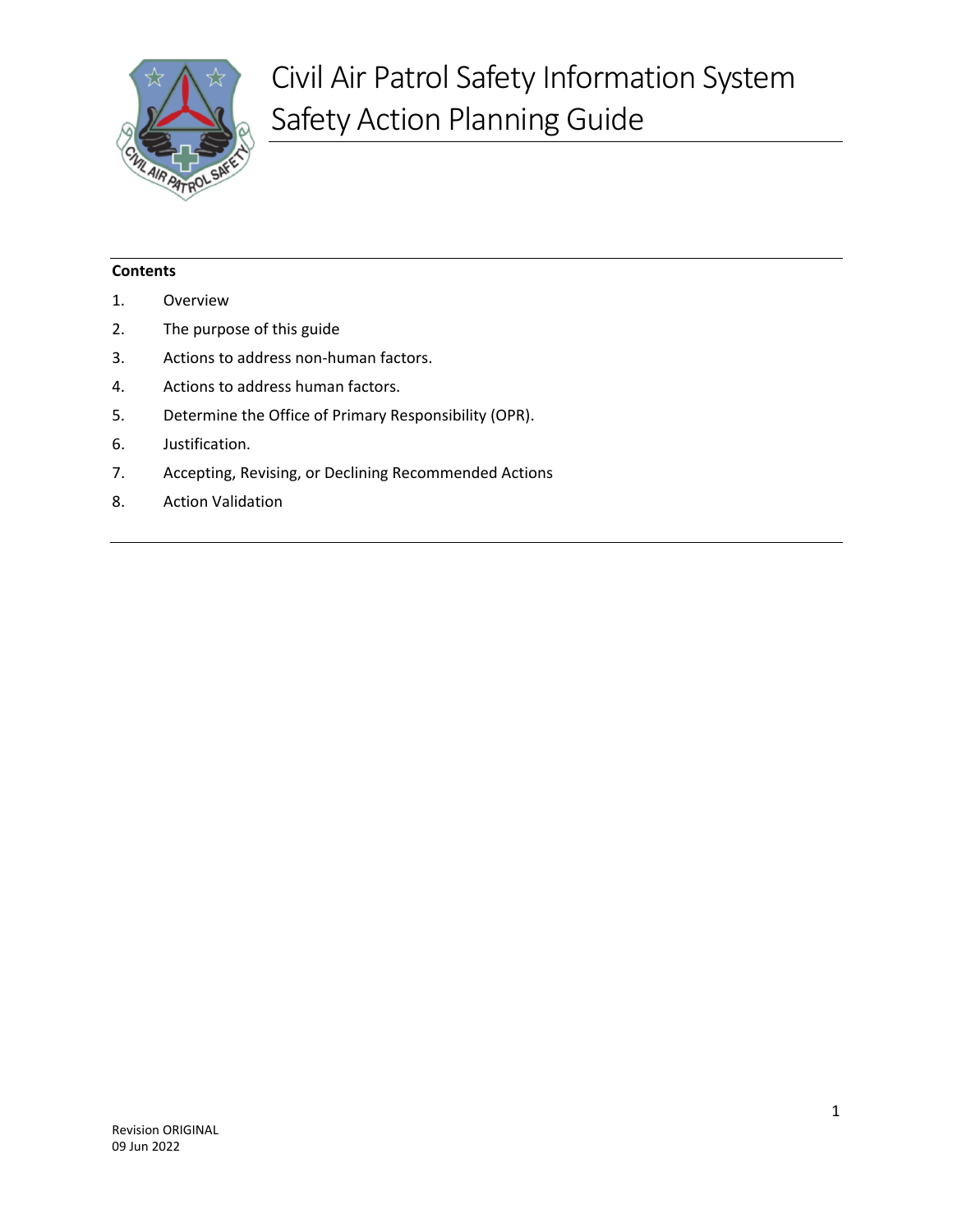

| Safety Reporting, Reviewing, and Action Planning Process |                                                                                                                                                                                                                                                                      |                                                                    |
|----------------------------------------------------------|----------------------------------------------------------------------------------------------------------------------------------------------------------------------------------------------------------------------------------------------------------------------|--------------------------------------------------------------------|
| <b>Phases</b>                                            | <b>Steps</b>                                                                                                                                                                                                                                                         | <b>Tools</b>                                                       |
| Reporting                                                | Report safety significant<br>1.<br>occurrence (SSO) per region<br>supplement<br>Report safety significant<br>2.<br>occurrence (SSO) in CAPSIS                                                                                                                        | Region supplement to CAPR 160-2<br><b>Safety Reporting Guide</b>   |
| Reviewing                                                | Determine what happened<br>3.<br>Define the contributing human<br>4.<br>and non-human factors<br>Select the cause categories and<br>5.<br>causal factors                                                                                                             | <b>Safety Reviewing Guide</b><br><b>Factors Analysis Worksheet</b> |
| <b>Action Planning</b>                                   | 6.<br>Select recommended mitigating<br>actions<br>Provide justification for selected<br>7.<br>action<br>Determine Office of Primary<br>8.<br>Responsibility (OPR)<br>Submit recommended action<br>9.<br>plan<br>10. Accept, revise, or decline<br>recommended action | <b>Safety Action Planning Guide</b>                                |
| Validating                                               | 11. Provide date of implementation<br>for action items                                                                                                                                                                                                               | <b>Safety Action Planning Guide</b>                                |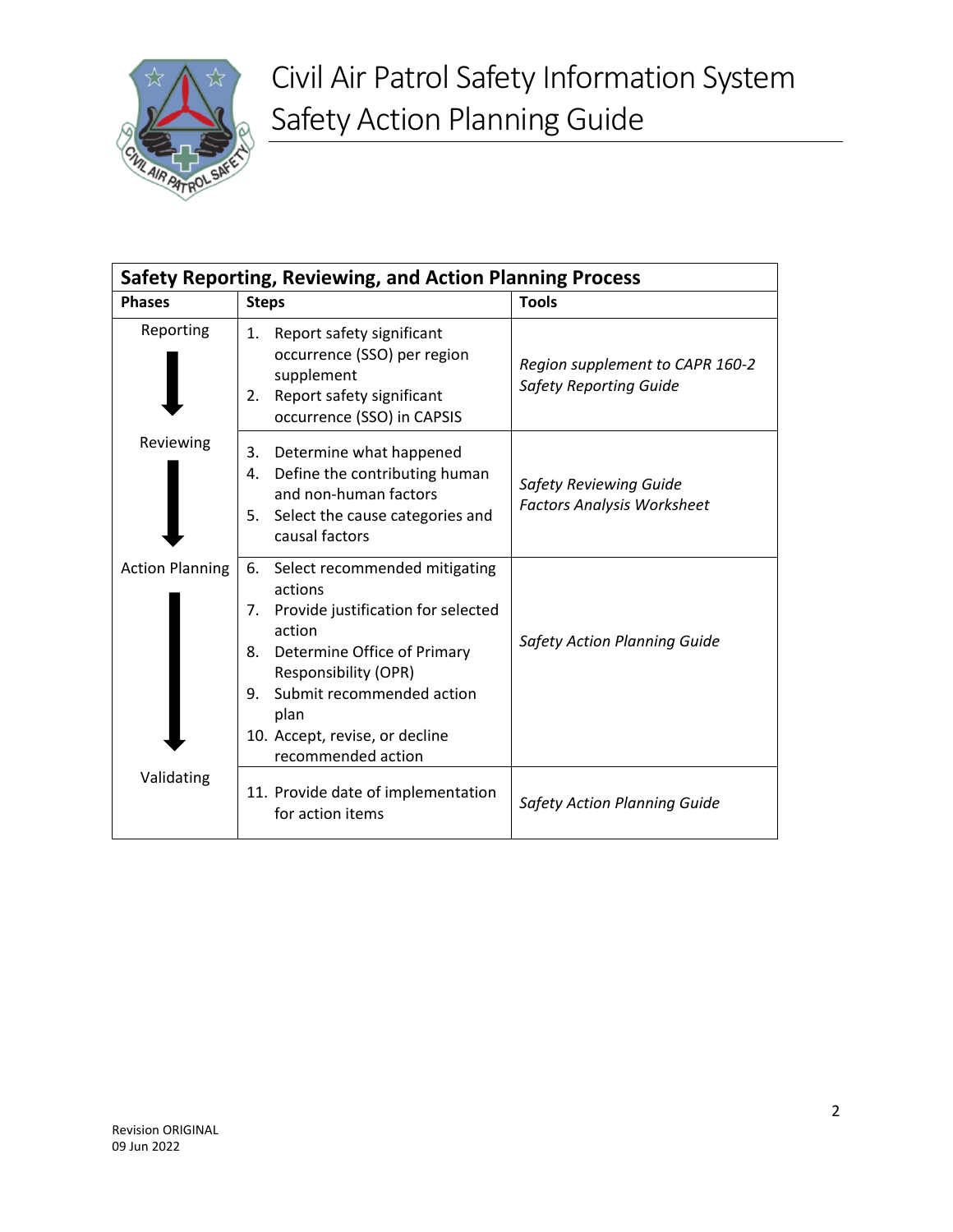

<span id="page-2-0"></span>**1. Overview**. Action planning and validation lead to intended reductions in the likelihood of a negative safety outcome in the future. This phase follows the Reviewing phase to ensure contributing and causal factors are considered and addressed when deciding actions to take in response to a Safety Significant Occurrence (SSO).

## **Safety Action Planning and Validating**

- 1. Select recommended mitigating actions
- 2. Provide justification for selected action
- 3. Determine Office of Primary Responsibility (OPR)
- 4. Submit recommended action plan
- 5. Accept, revise, or decline recommended action
- 6. Provide date of implementation for action items
- <span id="page-2-1"></span>**2. The purpose of this guide** The Safety Action Planning Guide is not designed to provide a "fix" for the causes of an SSO. The guide is intended to offer ideas that can help connect actions aimed at reducing the likelihood of an SSO and associated contributing and casual factors.
- <span id="page-2-2"></span>**3. Actions to address non-human factors.** These actions are intended to address the non-human factors of sabotage, natural disasters, equipment difficulties, and adequacy of facilities that lead to or could lead to injury, illness, or damage.
	- **3.1. Deliberate Act.** Once deliberate act is identified as the cause of an SSO, the matter must be referred directly to the commander for action. Continue with contributing and causal factors identification, as applicable.
	- **3.2. Natural Disaster.** While natural disasters themselves are beyond human control, some mitigating actions may be possible to reduce the likelihood of harm or loss.

**3.2.1.** *Acquire adequate facilities.* Relocate equipment or storing equipment in a protective /covered facility. Be sure to consider the other FACILITY factors when evaluating this factor.

**3.3. Equipment Difficulties.** All aircraft equipment difficulties must be reported in AMRAD. Vehicle equipment difficulties should be reported to the unit/wing transportation officer. Refer to CAPR 160-2 regarding equipment difficulties that may be reportable to the National Transportation Safety Board (NTSB) and follow the associated directives.

**3.3.1.** *Improve program quality assurance process.* Review and revise equipment purchasing, handling, and/or storage requirements, especially if the problem is recurring.

**3.3.2.** *Replace defective part.* Procure and replace a defective part with an appropriate replacement.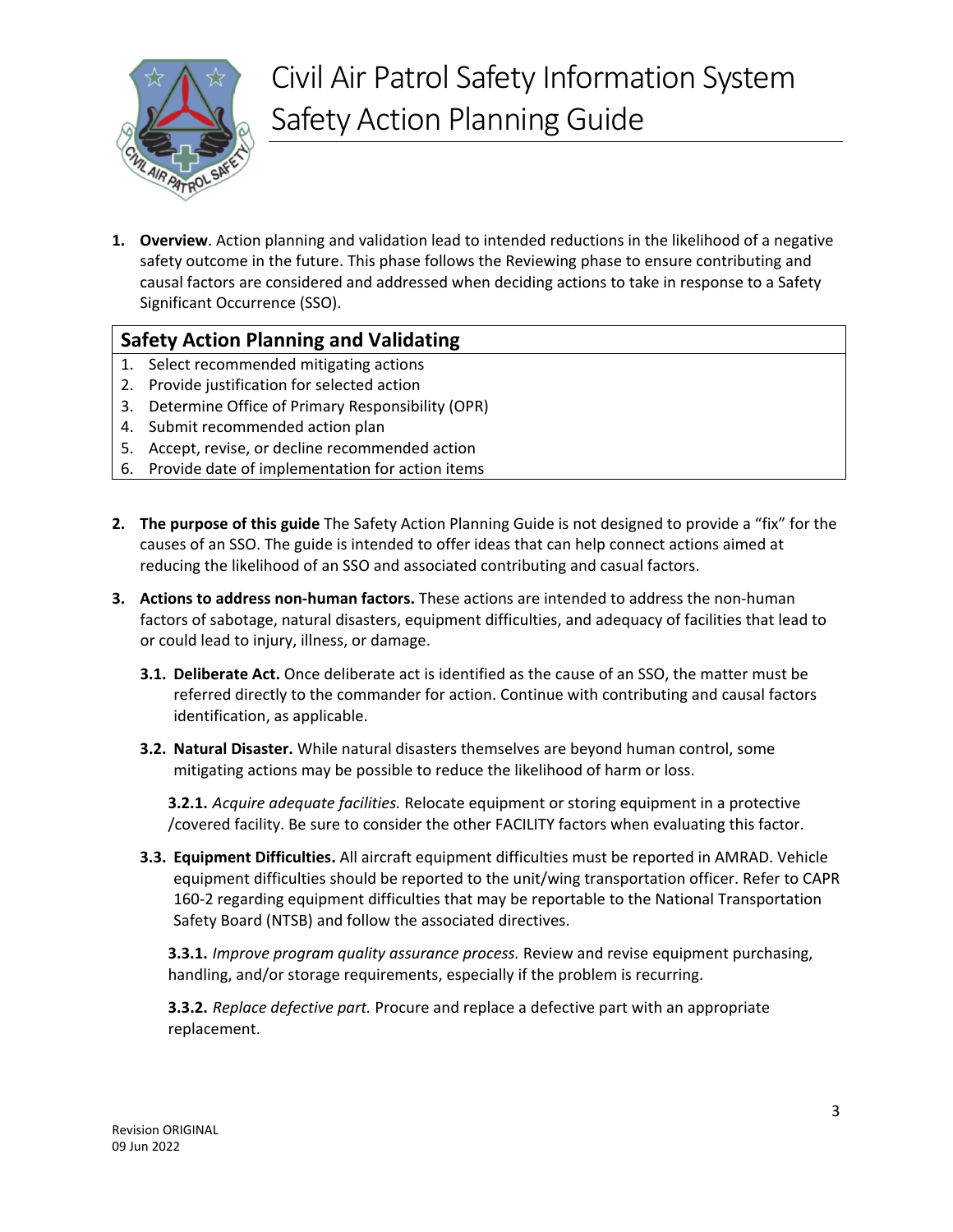

**3.3.3.** *Implement preventive or predictive maintenance.* If requirements for preventive or predictive maintenance do not currently exist, consider recommending them they can be connected to the contributing of causal factors.

**3.3.4.** *Improve preventive or predictive maintenance.* If the maintenance interval requirements for the equipment are inadequate, consider revising the requirements.

- **3.4. Facility.** Damage or injury that resulted because of an inadequate facility either because of size or space or because of inadequate maintenance, storage, or organization.
	- **3.4.1.** Does not exist

3.4.1.1. *Acquire a facility to meet the needs of a mission, activity, or task.* Consider this action when a facility was not available but if it had been, would have better protected people or equipment.

**3.4.2.** Space inadequate

3.4.2.1. *Acquire a facility to meet the needs of a mission, activity, or task.* Consider this action when a facility was available, but the space was inadequate for the mission, activity, or task.

**3.4.3.** Storage/organization inadequate

3.4.3.1. *Acquire storage/organization.* Consider this factor when unavailable storage or organization equipment results in cramped, crowded, or obstructed space and represents a hazard

- <span id="page-3-0"></span>**4. Actions to address human factors.** These actions are intended to address human error.
	- **4.1. Training.** The preparation or teaching needed to accomplish a mission, activity, or task successfully.
		- **4.1.1.** Does not exist

4.1.1.1. *Develop and implement training.* This action can be focused very broadly to address widespread issues or focused on a specific group performing specialized tasks where training is needed but was not previously developed or implemented.

**4.1.2.** Not received/not sufficient

4.1.2.1. *Provide required training.* Recommend delivering training that should have been delivered previously. Consider this action only when training was already in existence but, for whatever reason, was not delivered.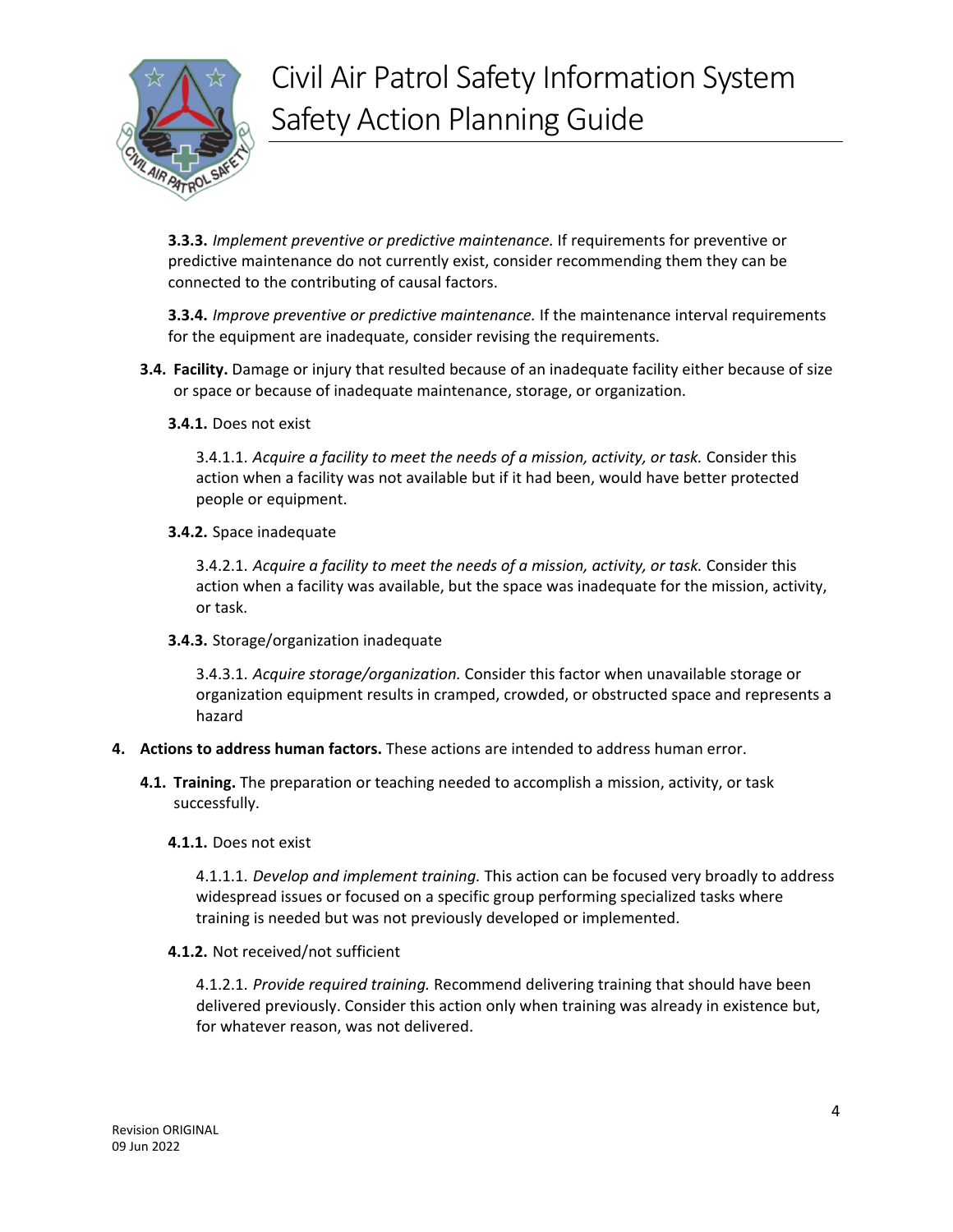

4.1.2.2. *Provide additional training.* Consider this action when the training content, time, and frequency are generally adequate, but an individual or small group of people need additional training to address an area or topic.

**4.1.3.** Content inadequate

4.1.3.1. *Revise training content.* Consider this action when existing training is incomplete and needs additional content or time spent on a particular area or topic.

**4.1.4.** Standardization or delivery inadequate

4.1.4.1. *Improve the means of delivering training.* Consider this action when existing training is delivered via a medium or platform that is not effective.

4.1.4.2. *Improve delivery.* This action can be used to improve individual or system capabilities when delivering existing training.

4.1.4.3. *Improve consistency/standardization of training.* Ensure that training is delivered consistently using expected means and practices.

**4.1.5.** Frequency inadequate

4.1.5.1. *Revise the frequency of required training.* When the training required is sufficient in content and duration but is not delivered often enough, consider adjusting the time between training events.

- **4.2. Labels/Placards/Signs.** Physically posted instructions or guidance that should be available, visible, and in sufficient condition to be used effectively.
	- **4.2.1.** Not followed/followed incorrectly

4.2.1.1. *Communicate requirements/expectations/best practices.* Consider this action to ensure individuals or groups are aware of requirements/expectations/best practices pertaining to adherence to labels/placards/signs. Be sure to also consider TRAINING factors, if applicable.

**4.2.2.** Do not exist

4.2.2.1. *Develop a label/placard/sign.* If a label/placard/sign is needed, develop them and post. Consider including communications about the new label/placard/sign to ensure members are aware of them.

### **4.2.3.** Content inadequate

4.2.3.1. *Revise the label/placard/sign.* Remove a label/placard/sign with incomplete or unclear content and post an adequate update.

### **4.2.4.** Condition inadequate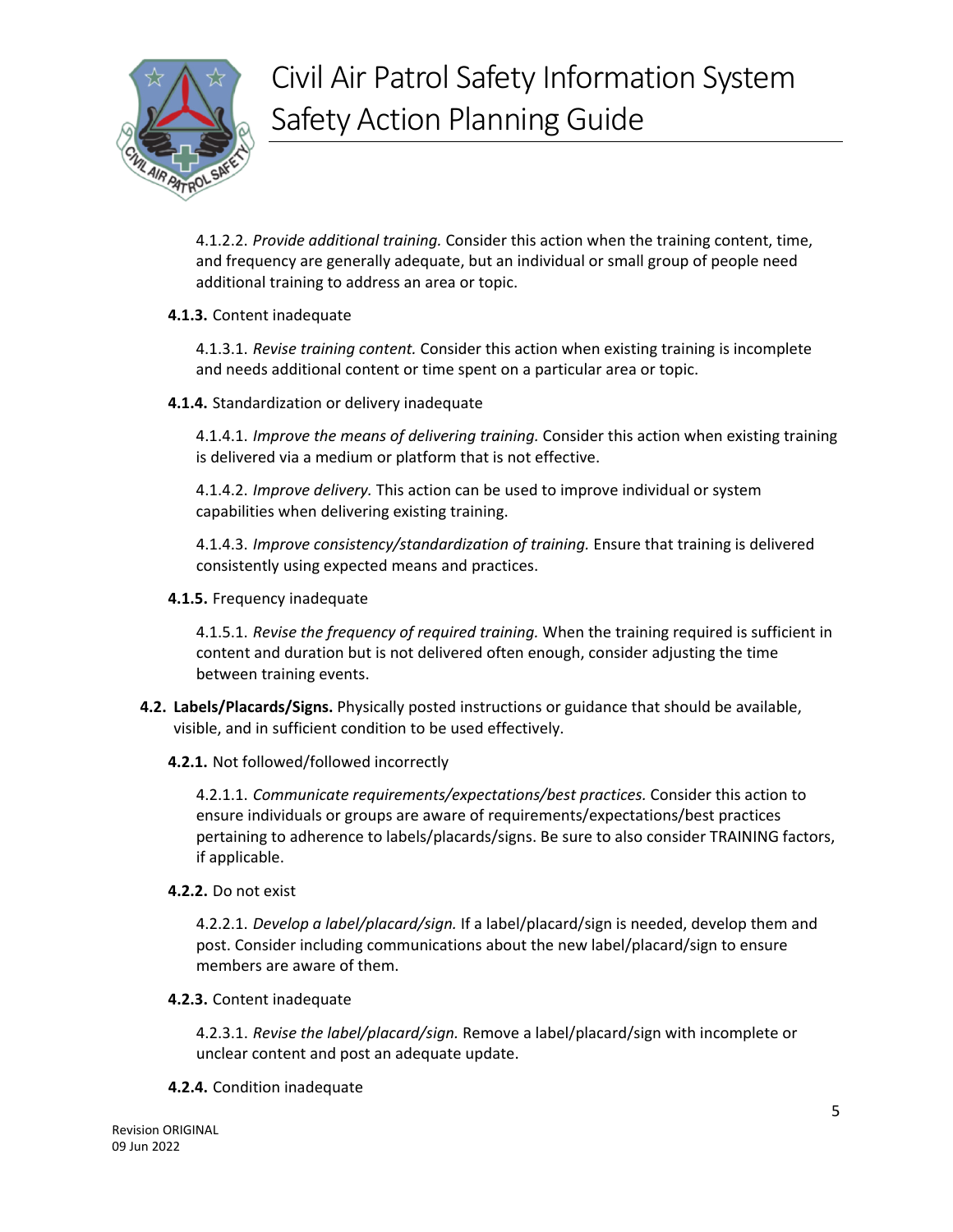

4.2.4.1. *Replace the label/placard/sign.* If the condition of the label/placard/sign renders it unreadable, post an adequate replacement.

**4.2.5.** Placement or visibility inadequate

4.2.5.1. *Relocate the label/placard/sign.* Repost the label/placard/sign in a location where it will be more visible.

- **4.3. Equipment/Tools.** The necessary implements for accomplishing a task. This category does not include aircraft, vehicles, or trailers.
	- **4.3.1.** Not used/used incorrectly

4.3.1.1. *Communicate requirements/expectations/best practices.* Consider this action to ensure individuals or groups are aware of requirements/expectations/best practices pertaining to use of equipment/tools. Be sure to also consider TRAINING factors, if applicable.

**4.3.2.** Do not exist

4.3.2.1. *Acquire needed equipment/tools.* Obtain equipment/tools needed. Consider including communications about new equipment/tool use to ensure members are aware of them.

**4.3.3.** Inadequate for task

4.3.3.1. *Acquire needed equipment/tools.* Obtain equipment/tools of sufficient quality, strength, capacity, etc. Consider including communications about new equipment/tool use to ensure members are aware of them.

**4.3.4.** Condition inadequate

4.3.4.1. *Maintain or repair equipment/tools.* Consider this action when the equipment/tool is adequate but has not been well-maintained or kept in a usable state of repair.

4.3.4.2. *Implement a maintenance schedule for equipment/tools.* Consider developing and implementing regular maintenance on equipment/tools to keep them in usable, working order.

### **4.3.5.** Ergonomics inadequate

4.3.5.1. *Acquire needed equipment/tools.* Obtain equipment/tools with appropriate ergonomics. Consider including communications about new equipment/tool use to ensure members are aware of them.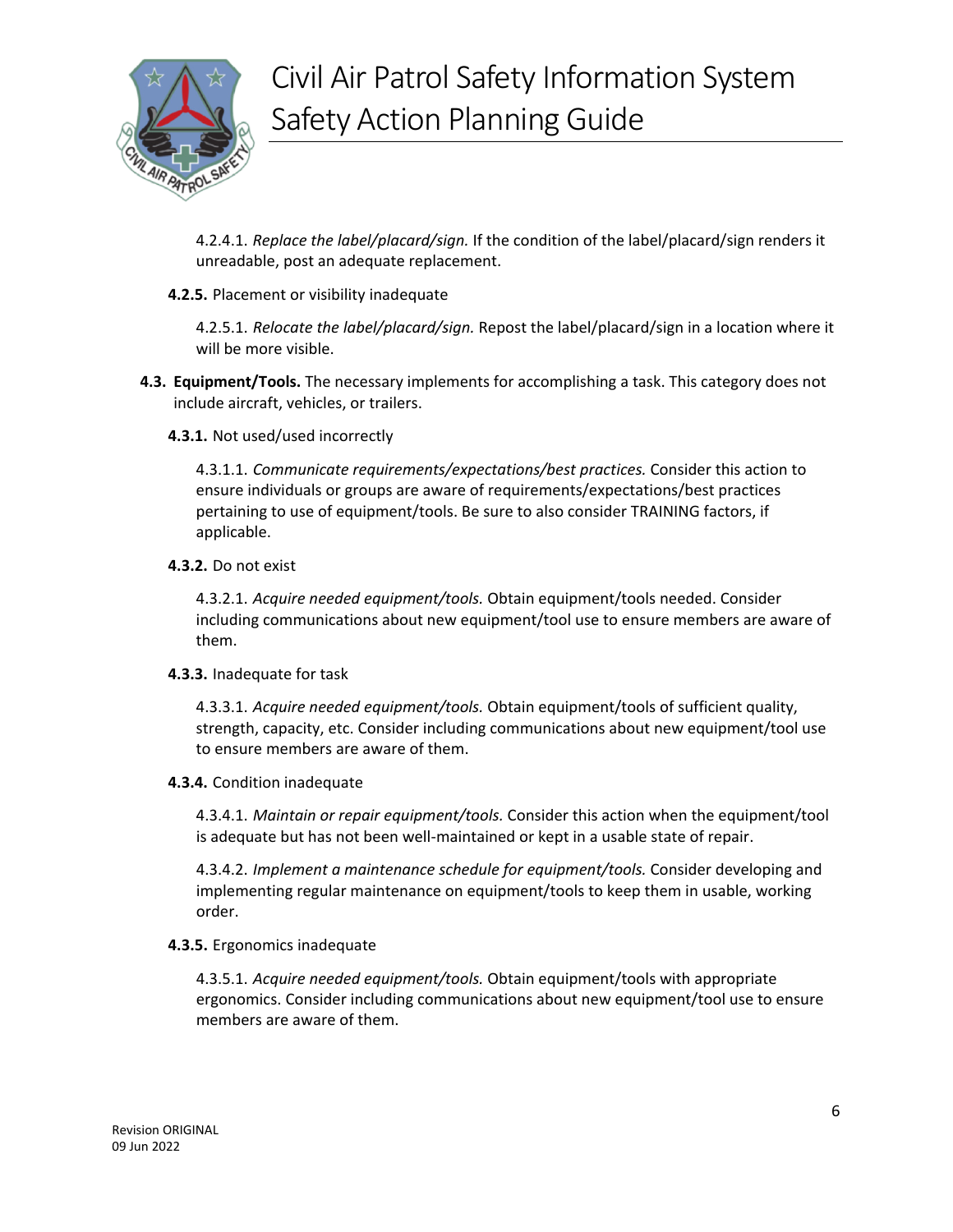

**4.4. Procedures/Checklists.** Published and accessible documents that contain important instructions, steps, or process guidance in order to successfully perform an operation or complete a task.

#### **4.4.1.** Not followed/followed incorrectly

4.4.1.1. *Communicate requirements/expectations/best practices.* Consider this action to ensure individuals or groups are aware of requirements/expectations/best practices pertaining to adherence to procedures/checklists. Be sure to also consider TRAINING factors, if applicable.

**4.4.2.** Do not exist

4.4.2.1. *Develop and implement a needed procedure/checklist.* If a procedure/checklist is needed, develop and implement. Consider including communications or training about the new procedure/checklist to ensure members are aware of them.

**4.4.3.** Access inadequate

4.4.3.1. *Change location of procedure/checklist.* Consider this action if, for example, the procedure/checklist is difficult to locate or is not readily available when needed.

**4.4.4.** Content or sequence inadequate

4.4.4.1. *Revise the procedure/checklist.* Remove the existing procedure/checklist with incomplete, unclear, or poorly sequenced content and post an adequate update. Consider including communications about the revised procedure/checklist to ensure members are aware of them.

**4.4.5.** Format inadequate

4.4.5.1. *Revise the procedure/checklist.* Remove the existing procedure/checklist and post an adequate update in a more usable and effective format.

**4.4.6.** Condition inadequate

4.4.6.1. *Replace the procedure/checklist.* If the condition of the procedure/checklist renders it unreadable, replace with an adequate replacement.

- **4.5. Communication.** The written or verbal conveying of relevant information necessary to conduct an operation or task.
	- **4.5.1.** Content or clarity inadequate

4.5.1.1. *Provide revised communication.* Revise and redistribute/redeliver communications to applicable audience(s).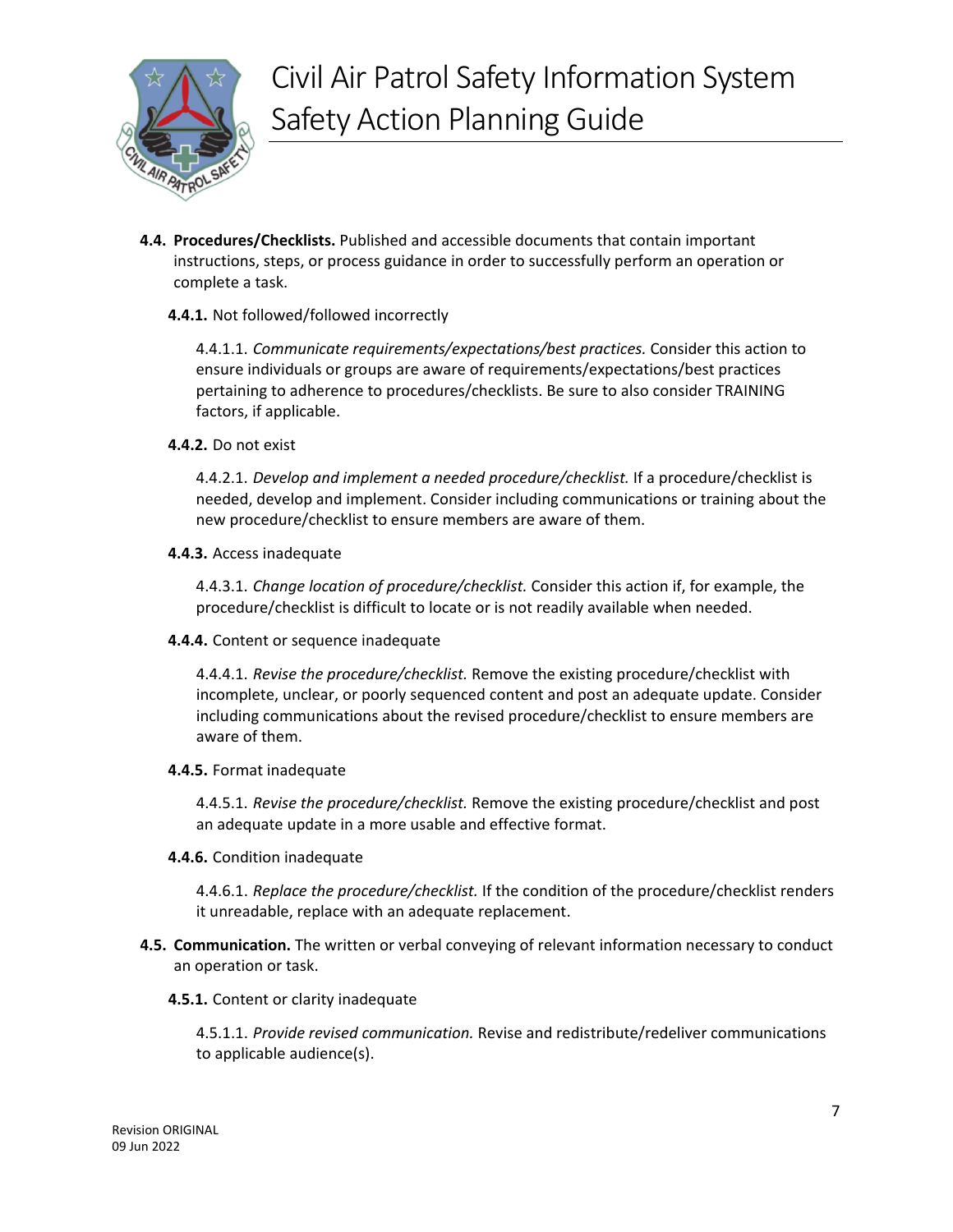

4.5.1.2. *Communicate requirements/expectations/best practices.* Consider this action to ensure individuals or groups are aware of requirements/expectations/best practices pertaining to content and clarity of communication. Be sure to also consider TRAINING factors, if applicable.

#### **4.5.2.** Timeliness inadequate

4.5.2.1. *Communicate requirements/expectations/best practices.* Consider this action to ensure individuals or groups are aware of requirements/expectations/best practices pertaining timeliness of communication. Be sure to also consider TRAINING factors, if applicable.

#### **4.5.3.** Frequency inadequate

4.5.3.1. *Increase the frequency of communication.* Consider this action when communications need to occur more often over time to ensure members remember and use the information provided.

4.5.3.2. *Revise communication requirements.* When a documented requirement for communication exists, consider revising the requirement to make communication more frequent.

### **4.5.4.** Means inadequate

4.5.4.1. *Adjust the means of communicating information.* Change the means of communicating important information if the current means is not effective or adequate (e.g., email vs. in-person communication). Note: If the means of communication is related to EQUIPMENT, be sure to consider the EQUIPMENT/TOOLS factors.

### **4.5.5.** Distribution inadequate

4.5.5.1. *Republish or redistribute communication to applicable audience.* Expand the distribution or delivery of information to a broader audience to which the information is applicable.

**4.6. Regulations/Standards/Guidance.** Published policy, standards, or non-directive publications that should be referenced as part of accomplishing a mission or activity.

### **4.6.1.** Not followed/followed incorrectly

4.6.1.1. *Communicate requirements/expectations/best practices.* Consider this action to ensure individuals or groups are aware of requirements/expectations/best practices pertaining to adherence to regulations/standards/guidance. Be sure to also consider TRAINING factors, if applicable. Note: Deliberately disregarding a regulation or other mandatory requirement should be referred to the appropriate commander for action.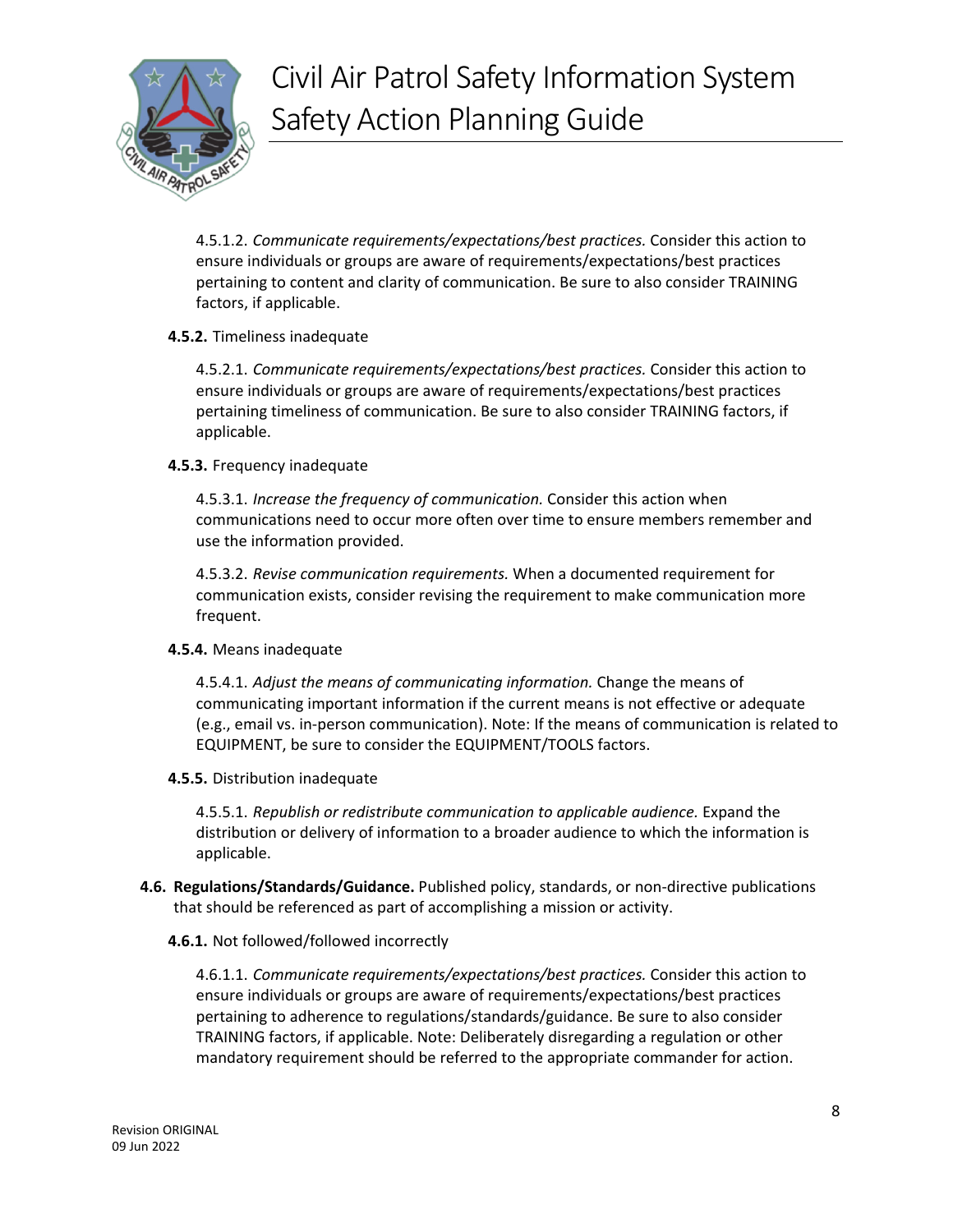

#### **4.6.2.** Do not exist

4.6.2.1. *Develop and implement a needed regulation/standard/guidance.* If a needed, develop and implement a new regulation/standard/guidance. Consider including communications and/or training to ensure members are aware of them.

#### **4.6.3.** Content not adequate

4.6.3.1. *Revise the regulation/standard/guidance.* Revise the existing regulation/standard/guidance with missing or confusing content and post an adequate update. Consider including COMMUNICATIONS about the revision to ensure members are aware of them.

#### **4.6.4.** Restrictiveness inadequate

4.6.4.1. *Revise the regulation/standard/guidance.* Revise the existing regulation/standard/guidance to include more restrictive content. Consider including COMMUNICATIONS about the revision to ensure members are aware of them.

#### **4.6.5.** Access availability inadequate

4.6.5.1. *Change location of regulation/standard/guidance.* Consider this action if, for example, the regulation/standard/guidance is difficult to locate or is not readily available when needed.

#### **4.6.6.** Out of date

4.6.6.1. *Provide/post most current regulation/standard/guidance.* Remove the out-of-date material and provide/post the most current revision.

4.6.6.2. *Communicate requirements/expectations/best practices.* Consider this action to ensure individuals or groups are aware of requirements/expectations/best practices pertaining to maintaining up to date regulations/standards/guidance.

### **4.7. Housekeeping.** The cleanliness or organization of a used space.

#### **4.7.1.** Not followed/followed incorrectly

4.7.1.1. *Communicate requirements/expectations/practices.* Consider this action to ensure individuals or groups are aware of requirements/expectations/best practices pertaining to housekeeping. Be sure to also consider TRAINING factors, if applicable.

#### **4.7.2.** Does not exist

4.7.2.1. *Develop and implement housekeeping requirements/expectations/practices.*  Consider this action when the cleanliness and organization of a space is needed to assure the safety of people and/or equipment.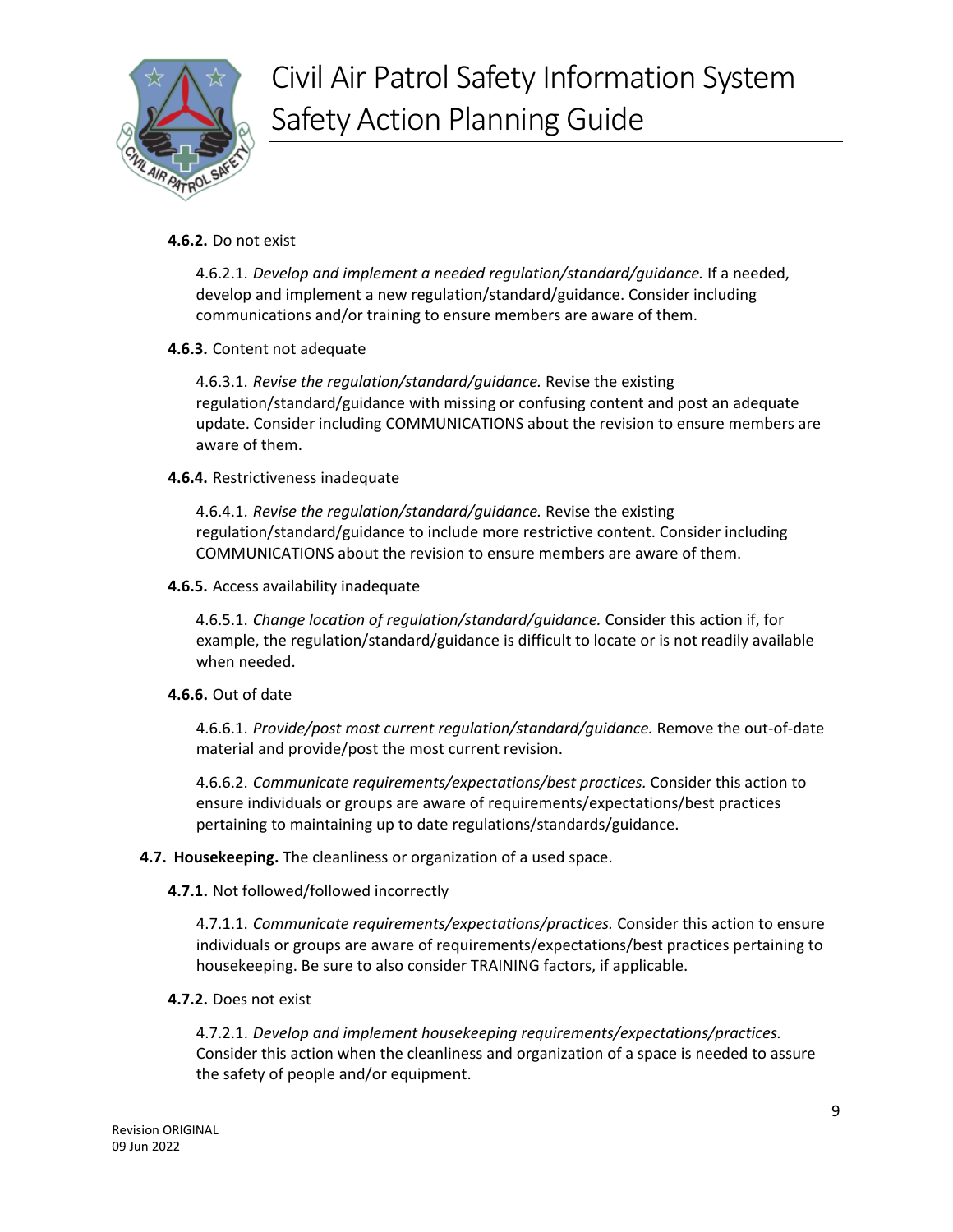

**4.7.3.** Content/Clarity inadequate.

4.7.3.1. *Revise housekeeping requirements/expectations/practices.* Consider this action when existing housekeeping requirements/expectations/practices are unclear, poorly sequenced, or difficult to understand and apply.

**4.7.4.** Availability/Access inadequate

4.7.4.1. *Change location of housekeeping requirements/expectations/practices.* Consider this action if, for example, the requirements/expectations/practices is difficult to locate or is not readily available when needed.

- **4.8. Facility.** A building or indoor/outdoor accommodation needed for a mission, activity, or task.
	- **4.8.1.** Facility used improperly

4.8.1.1. *Communicate requirements/expectations/practices.* Consider this action to ensure individuals or groups are aware of requirements/expectations/best practices pertaining to proper use of a facility. Be sure to also consider TRAINING, FACILITY, and/or PROCEDURES/CHECKLIST factors, if applicable.

**4.9. Supervision.** The oversight or management of a mission, activity, or task or providing instruction or an evaluation of a team or individual in the accomplishment of an operation or task.

#### **4.9.1.** Not provided

4.9.1.1. *Ensure supervisors are scheduled in mission/activity planning and are present.*  Consider this action when members are available to supervise but were not scheduled in planning or were not present as requested.

4.9.1.2. *Communicate requirements/expectations/practices.* Consider this action to ensure individuals or groups are aware of requirements/expectations/best practices pertaining to adequate supervision. Be sure to also consider TRAINING, REGULATIONS/STANDARDS/GUIDANCE, and/or PROCEDURES/CHECKLIST factors, if applicable.

**4.9.2.** Does not exist

4.9.2.1. *Develop and implement needed supervision requirements.* If supervision requirements are needed, develop and implement. Consider including communications or training about the new requirements to ensure members are aware of them.

**4.9.3.** Best practices not followed

4.9.3.1. *Communicate requirements/expectations/practices.* Consider this action to ensure individuals or groups are aware of requirements/expectations/practices pertaining to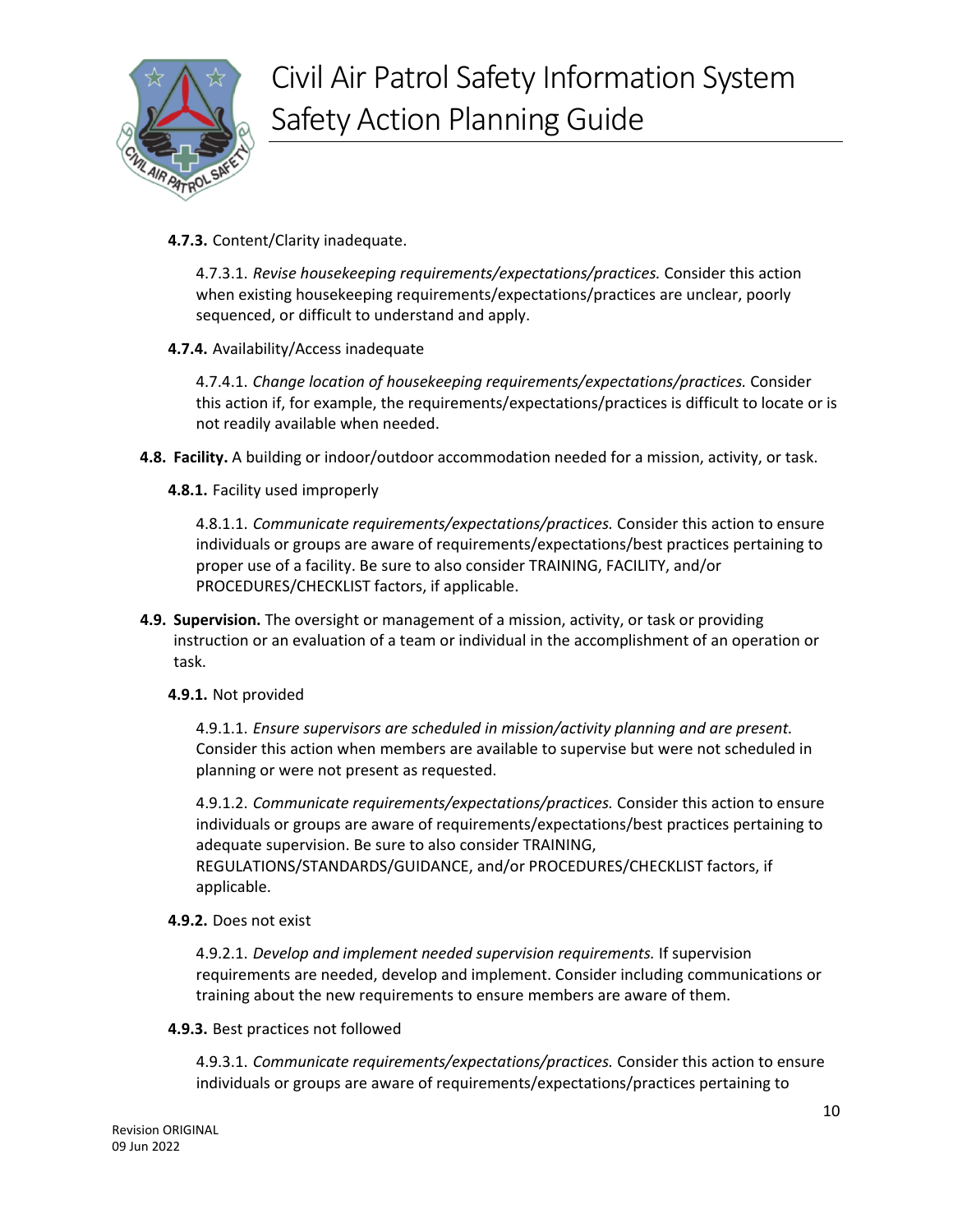

adequate supervision. Be sure to also consider TRAINING, REGULATIONS/STANDARDS/GUIDANCE, and/or PROCEDURES/CHECKLIST factors, if applicable.

**4.9.4.** Oversight ratio inadequate

4.9.4.1. *Reduce the number of participants.* Revise the number of participants to match the number of available, committed supervisors.

- 4.9.4.2. *Increase the number of supervisors.* Obtain additional supervisors
- **4.9.5.** Intervention timeliness inadequate

4.9.5.1. *Communicate requirements/expectations/practices.* Consider this action to ensure individuals or groups are aware of requirements/expectations/best practices pertaining to adequate intervention timeliness. Be sure to also consider TRAINING factors, if applicable.

**4.9.6.** Assignment beyond member ability

4.9.6.1. *Communicate requirements/expectations/practices.* Consider this action to ensure individuals or groups are aware of requirements/expectations/best practices pertaining to adequate member assignments. Be sure to also consider TRAINING and/or REGULATIONS/STANDARDS/GUIDANCE factors, if applicable.

- <span id="page-10-0"></span>**5. Determine the Office of Primary Responsibility (OPR).** The OPR is the wing, region, or NHQ function that has the responsibility and necessary authority to consider and decide whether to direct or implement a recommended safety action. Questions about OPR determinations should be directed to your safety officer.
	- **5.1. Wing.** For most SSOs, the wing will be the OPR, especially where the recommended actions pertain to individuals.
	- **5.2. Region.** When the region has responsibility for a mission or activity in which an SSO occurred, they will be the OPR for recommended actions involving individuals.
	- **5.3. NHQ.** Recommended actions that involve developing, revising, or implementing directive or non-directive material are generally NHQ responsibility. CAP/SE will review these recommendations and coordinate with NHQ functional directorates on next steps. NHQ will also be responsible for making recommendations that pertain to individuals involved in an NTSB or FAA reportable accident or incident.
- <span id="page-10-1"></span>**6. Justification.** Justification is a critical step that provides additional rationale for a recommended action. Include three basic elements in your justification: intent, action, and benefit. Example: